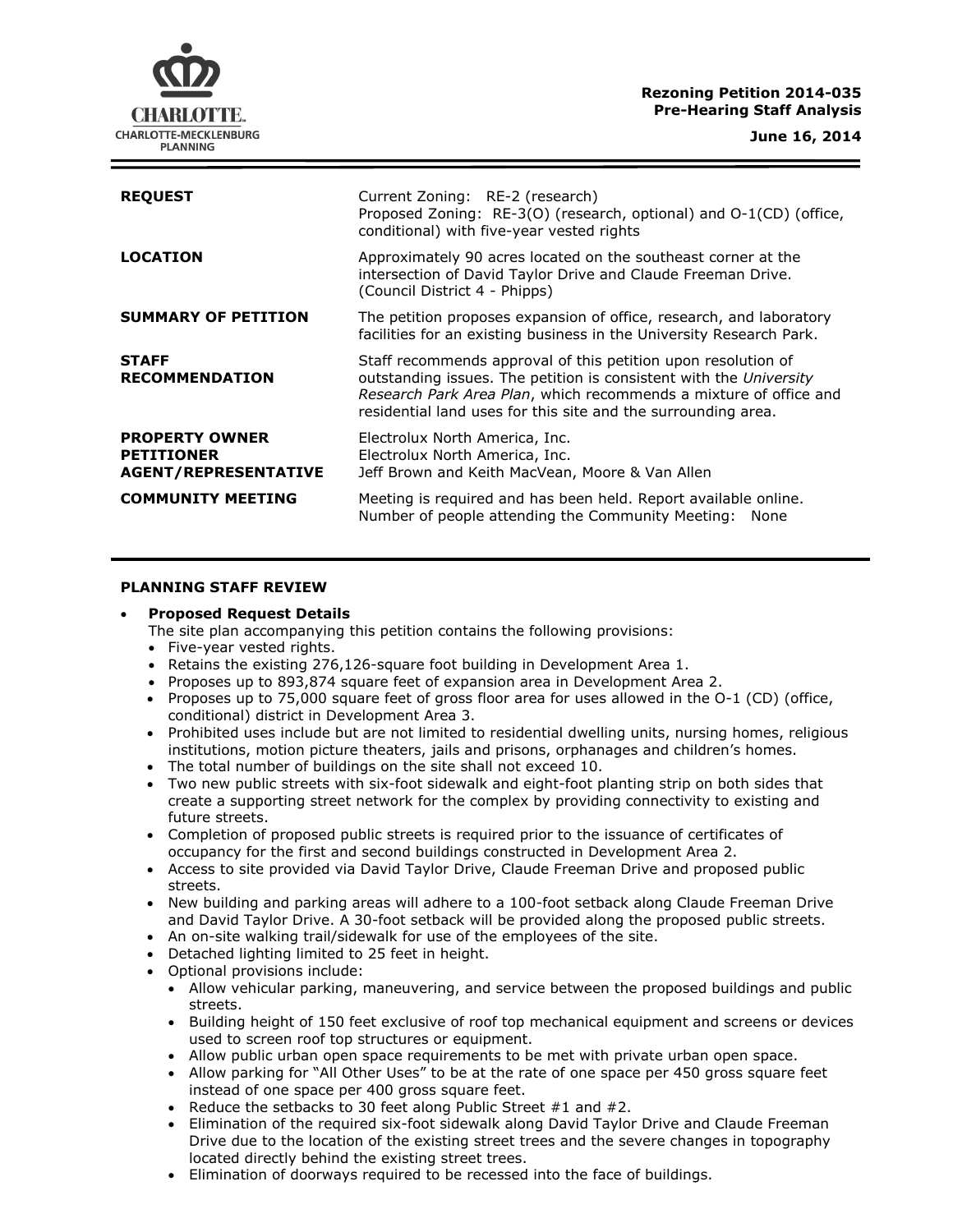- Removal of the requirement that each building facade oriented to a street must have an operable pedestrian entrance.
- Allowing the buildings on the site to provide at least one operable pedestrian entrance, instead of at least one entrance on each building façade fronting a street as required by the ordinance.
- Allowing the buildings on the site to provide at least one loading dock space for each 200,000 square feet of building area, instead of one loading dock space per each additional 100,000 square feet beyond 150,000 square feet of gross floor area. Allowing detached lights to be up to 30 feet high and to allow the existing site lighting to remain, instead of the maximum height of 20 feet.
- Elimination of requirement that buildings with more than six stories comply with the base of high rise requirements.
- Allowing two detached identification signs and two detached directory signs per street front, the size and height of the signs to be in compliance with the ordinance. The ordinance allows one detached identification sign per premise that is up to seven feet in height and 50 square feet in size. Detached directory signs up to nine square feet in size are allowed without permits.
- Allowing the existing four sidewalk connections to the site from Claude Freeman Drive to be extended at the same width. The width of the sidewalk may be increased to six feet in locations that can be accommodated by the existing grade.
- Allowing retail sales permitted in the B-1 (neighborhood business) district over 10,000 square feet, which may only be provided via an optional request.

## **Existing Zoning and Land Use**

 The subject property is partially developed with a 276,126 square foot office, research and laboratory facility. Properties on the south side of West Mallard Creek Church Road are zoned RE-1 (research), RE-2 (research), RE-3(O) (research, optional), R-3 (single family residential) and R-4 (single family residential). Land uses include warehouse, business/office uses associated with the research park, vacant lots, single family residences, and a cemetery. Properties across West Mallard Creek Church Road are zoned R-3 (single family residential), R-12MF(CD) (multi-family residential, conditional), MX-1 Innovative (mixed use, innovative), MUDD-O (mixed use development, optional), RE-1 (research), and RE-3(CD) (research, conditional) and developed with a religious institution, commercial uses, single family residences, and vacant lots.

# **Rezoning History in Area**

- Recent rezonings approved in the area include:
	- Petition 2011-036 rezoned approximately 62.7 acres located on the south side of West Mallard Creek Church Road between Claude Freeman Drive and Legranger Road to allow a mixed use development consisting of retail, restaurant, hotel, office, and multi-family residential uses.
	- Petition 2012-079 rezoned approximately 0.86 acres located on the north side of West Mallard Creek Church Road between Claude Freeman Drive and David Taylor Drive to allow a 6,000-square foot retail dry cleaner with possible drive-through service.

## **Public Plans and Policies**

- The *University Research Park Area Plan* (2010) recommends a mixture of office and residential uses for properties located in District C. The subject property is contained therein. District C consists of approximately 567 acres stretching from Mallard Creek Church Road to W. T. Harris Boulevard, and is identified as an activity center. Building height should not exceed eight stories. However, staff is supportive of the proposed height for the building because the site is identified as an activity center intended to become the heart of the University Research Park, and the proposed building is located in the center of a large site.
- The proposed development is consistent with the *University Research Park Area Plan*.

### **DEPARTMENT COMMENTS** (see full department reports online)

- **Charlotte Area Transit System:** CATS encourages the petitioner to add sidewalks to the site's street frontages to accommodate future bi-directional routing of bus service in this area.
- **Charlotte Department of Neighborhood & Business Services:** No issues.